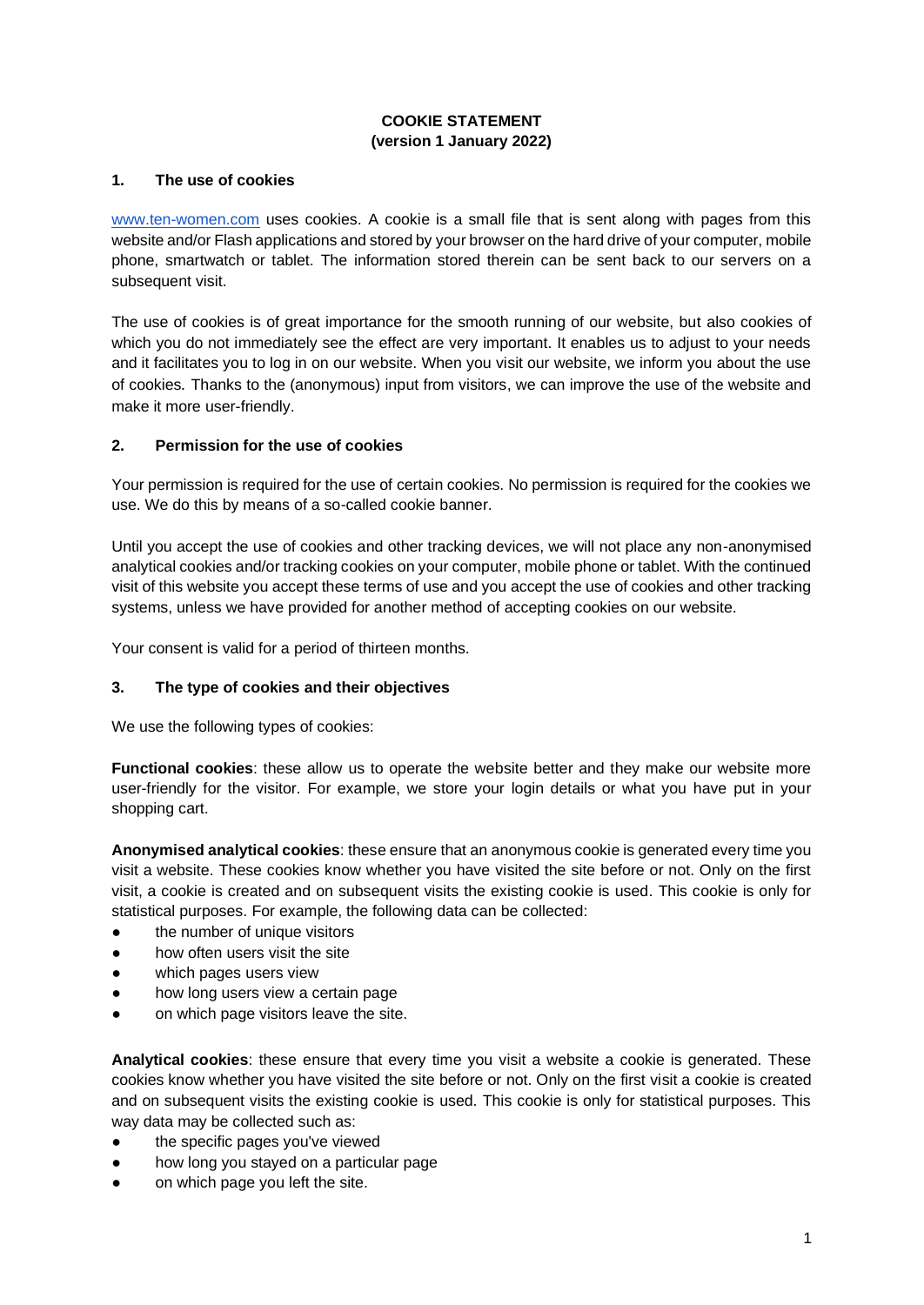**Personal tracking cookies**: these allow us to learn that besides our website have also visited the relevant other website(s) from our network. The resulting profile is not linked to your name, address, email address and the like, but only serves to match advertisements to your profile, so that they are as relevant as possible to you. We ask your permission for these cookies. These cookies are therefore not placed without your permission.

**Tracking cookies from others**: these keep track of the pages you visit on the internet in order to build your personal profile. This profile is not linked to your name, address, e-mail address and the like as known to us, but only serves to match advertisements to your profile so that they are as relevant as possible to you. We ask your permission for these cookies.

These cookies are therefore not placed without your permission.

**Social media related cookies:** with these cookies websites like Facebook and LinkedIn register which articles and pages you share via their social media sharing buttons. They may also contain tracking cookies that track your surfing behavior on the web.

**Site improvement cookies**: these allow us to test different versions of a web page to see which page is best visited.

# 4. **Your rights with regard to your data**

Under certain conditions you have the right to inspect, rectify, limit and delete personal data. You also have the right to object to the processing of personal data and the right to data portability under certain conditions. You can exercise these rights by sending an e-mail to hello@ten-women.com.

To prevent abuse, we may ask you to identify yourself adequately. When it comes to access to personal data linked to a cookie, we ask you to send a copy of the cookie in question. You can find this in the settings of your browser.

# **5. Blocking and deleting cookies**

At any time you can easily block cookies yourself or delete them via your internet browser. You can also set your internet browser so that you receive a message when a cookie is placed. You can also indicate that certain cookies may not be placed. View the help function of your browser for this option. If you delete the cookies in your browser, this may have consequences for the pleasant use of this website. Some tracking cookies are placed by third parties which, among other things, show you advertisements via our website. You can delete these cookies centrally via [youronlinechoices.com.](http://www.youronlinechoices.eu/)

Please note that if you don't want any cookies, we cannot guarantee that our website still works well. Some functions of the site may be lost or you may not be able to visit the website at all. In addition, refusing cookies does not mean that you will no longer see advertisements at all. The advertisements are then no longer tailored to your interests and can therefore be repeated more often.

How you can adjust your settings differs per browser. Please refer to the help function of your browsing or click on one of the links below to go directly to the manual of your browser.

Firefox[:](https://support.mozilla.org/nl/kb/cookies-verwijderen-gegevens-wissen-websites-opgeslagen) [https://support.mozilla.org/en/kb/cookies-delete-data-delete-websites-stored](https://support.mozilla.org/nl/kb/cookies-verwijderen-gegevens-wissen-websites-opgeslagen) Google Chrome[:](https://support.google.com/chrome/answer/95647?co=GENIE.Platform%253DDesktop&hl=nl) [https://support.google.com/chrome/answer/95647?co=GENIE.Platform=Desktop&hl=en](https://support.google.com/chrome/answer/95647?co=GENIE.Platform%253DDesktop&hl=nl) Internet Explorer[:](https://support.microsoft.com/nl-nl/kb/278835)